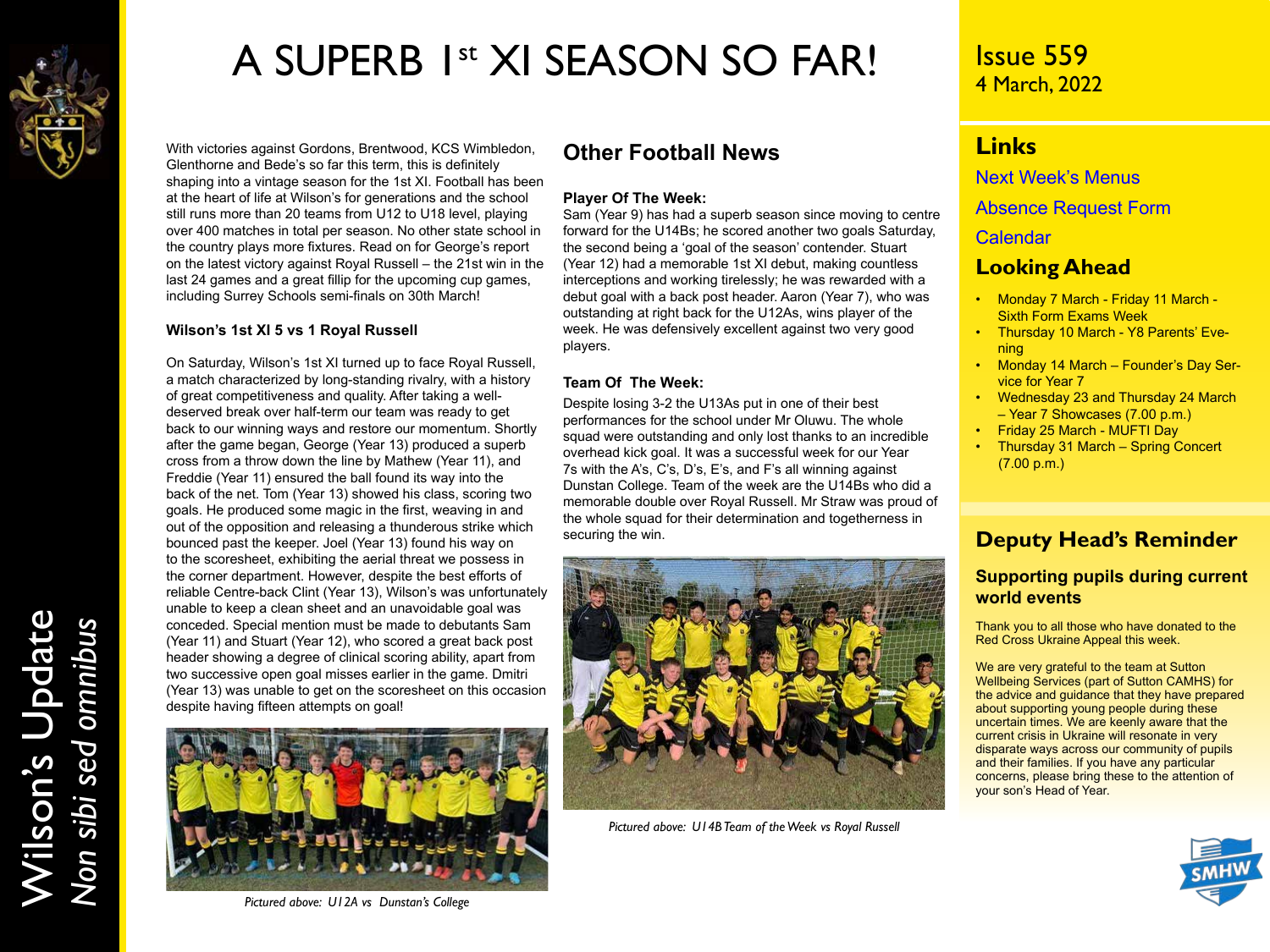

Wilson's Update

Wilson's Update<br>Non sibi sed omnibus

*Non sibi sed omnibus*

# DISSECTION CLUB

This term we have been fortunate enough to have a new addition to Wilson's line up of co-curricular activities: Dissection Club. The club focuses on dissecting and investigating a plethora of organs, from head to toe. After a brief but detailed explanation of the anatomy and functions of the organ, kitting ourselves out with gloves and aprons, we begin the dissection itself. Students normally share an organ between four and are able to freely and thoroughly explore their specimen.

We started the club so that we could deepen our understanding and knowledge of biology overall but also to extend beyond the textbooks. Being able to see what we see in books or have learnt about in lessons, right in front of us has been really beneficial to our learning, especially since it is an opportunity

that may not be often possible in normal classes. Hopefully, it **POETRY BY HEART** provides everyone with not only an entertaining time, but an insight to the somewhat gory experiences for those who are considering a career in medicinal fields.

A special thanks to Miss Park for supervising the general safety of everyone who comes and Mrs Higgs for providing everyone the organs and equipment to dissect every week.

This term has been very successful so far, dissecting both the heart and the kidney as well as the eye next week, and so we hope to see many of you in S5 in following Friday lunchtimes.

Article by Shyam (9B2) and Sachin (9H).









Congratulations to all our entrants into the inaugural Wilson's School Poetry By Heart Competition!

Mrs Fletcher and Mr Cole very much enjoyed listening to all students' recitals. Pupils from years 7-12 selected and learned poems from classic and modern writers, and performed these this week in our school heat. Vedanth (7B) gave a highly entertaining reading of "You Are Old, Father William" by Lewis Carroll; Joshua (8S) gave a moving reading of "Sea Fever" by John Masefield; Pavamaan (9S2) chose the topical and wry "What If?" by Benjamin Zephaniah – a response to "If" by Rudyard Kipling, the Wilson's school poem.

All our competitors should be congratulated for their confidence and commitment in learning and performing challenging poems to an audience of their peers. Students listened carefully and kindly to their peers' performances and enjoyed a stimulating and uplifting lunch hour.

Special congratulations must go to our category winners: Classic, 11-13 was won by Vignesh (8S), reciting "The Witch" by Mary Elizabeth Coleridge; Freestyle, 11-13 was won by Aaron (7B), reciting "Harriet Tubman" by Eloise Greenfield and Classic, 14-15, was won by Ryan (11D), reciting "Envy" by Adelaide Anne Procter.

Selected students will now go forward to the national competition to win a chance to perform on stage at the Globe Theatre. Every student has also won points for their house for taking part in the first ever Wilson's Poetry Recital competition!



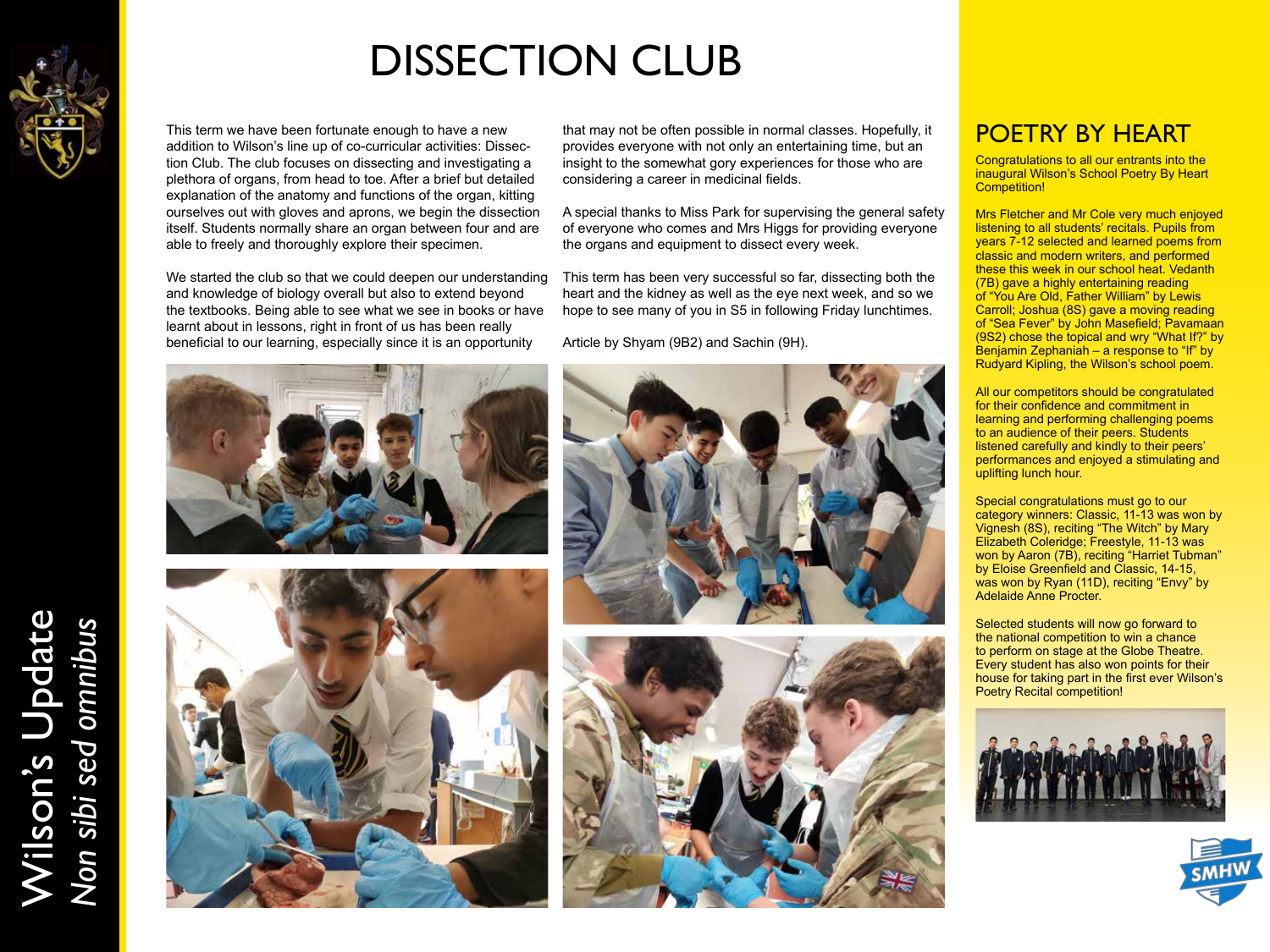

## SATRO PROBLEM SOLVING COMPETITION

#### **Both teams have made it through to the final!**

On Thursday, 24 February, two teams of students from Year 9 and 10 ventured to St Philomena's School to take part in the SATRO Problem Solving Competition heats. The competition involves the teams being set a practical problem to be solved using only a limited number of resources. The task this time was to design a marble run that switched on a light ten seconds after the marble was released. This required careful planning and even more careful building. Both teams produced excellent designs and, in a Wilson's first, both teams scored highly enough to progress to the finals; Year 9 as key stage 3 winners and Year 10 as runners up in the key stage 4 heat. We wish both teams the best of luck for the final on 16 March.

| <b>Key Stage 3 Team:</b> |  |                 | <b>Key Stage 4 Team:</b> |   |      |
|--------------------------|--|-----------------|--------------------------|---|------|
| Shreyas                  |  | 9S1             | Sasank                   |   | 10G1 |
| Irvin                    |  | 9G1             | Fadil                    |   | 10S1 |
| Adhvaith                 |  | 9S2             | Parthasarathi -          |   | 10G1 |
| <b>Hritesh</b>           |  | 9S <sub>2</sub> | Rahul                    |   | 10G2 |
| Pavamaan                 |  | 9S <sub>2</sub> | Mannan                   | ۰ | 10G2 |
| Dev                      |  | 9S <sub>2</sub> | Advait                   |   | 10B1 |



Dev - 9S2 Advait - 10B1 *Pictured above: Year 10 team with their design.*





*Pictured above: Year 9 team during judging. Pictured above: Year 9 team with their design.*

## **The Third Man (PG)** FILM CLUB

#### **Loss of Innocence**

A key theme of the film is the loss of innocence. Holly writes books about heroic figures who always prevail. He trusts in his old friend at first, and is very reluctant to believe Harry Lime had done anything wrong This initial innocence is worn away throughout the movie, as Holly begins to realize how heartless Harry was. This is represented especially well in the Ferris Wheel scene, where



Holly realises that Harry could easily kill him, and would do so to save himself. This is a contrast to the start of the film, where Holly fully supports his friend, believing that he is truly innocent.

This contrast could show us one of two things: it might show us that Holly is naive and stupid to trust Harry in the first place, as the police informed him about the situation. It might also show how easily people can change because of greed. Harry's previous image (at least to Holly) as a good man is repeatedly tarnished throughout the film as we learn of the horrible things he has done and, especially, by his own words when he finally meets Holly. The violence, the drugs, and the betrayal of friends are all motivated by greed and eventually lead Harry to his death in the place which is itself a dramatic metaphor: the sewers.

#### **The Nihilistic View Of Harry Lime**

*"If I offered you £20,000 for every dot that stopped - would you, old man, tell me to keep my money?"- Harry Lime (atop the Ferris Wheel)*

This warped outlook on human life is used by Lime to justify his actions. Harry's view is that nothing matters and that morality is just a perspective and an opinion, rather than something everyone should follow. Whether this view has been developed throughout Harry's life or it is a product of war (remember this is written in 1947), we do not know. Even his closest friend realises that he no longer knows Harry.

Article by Conor (11C)



Wilson's Update Wilson's Update<br>Non sibi sed omnibus *Non sibi sed omnibus*